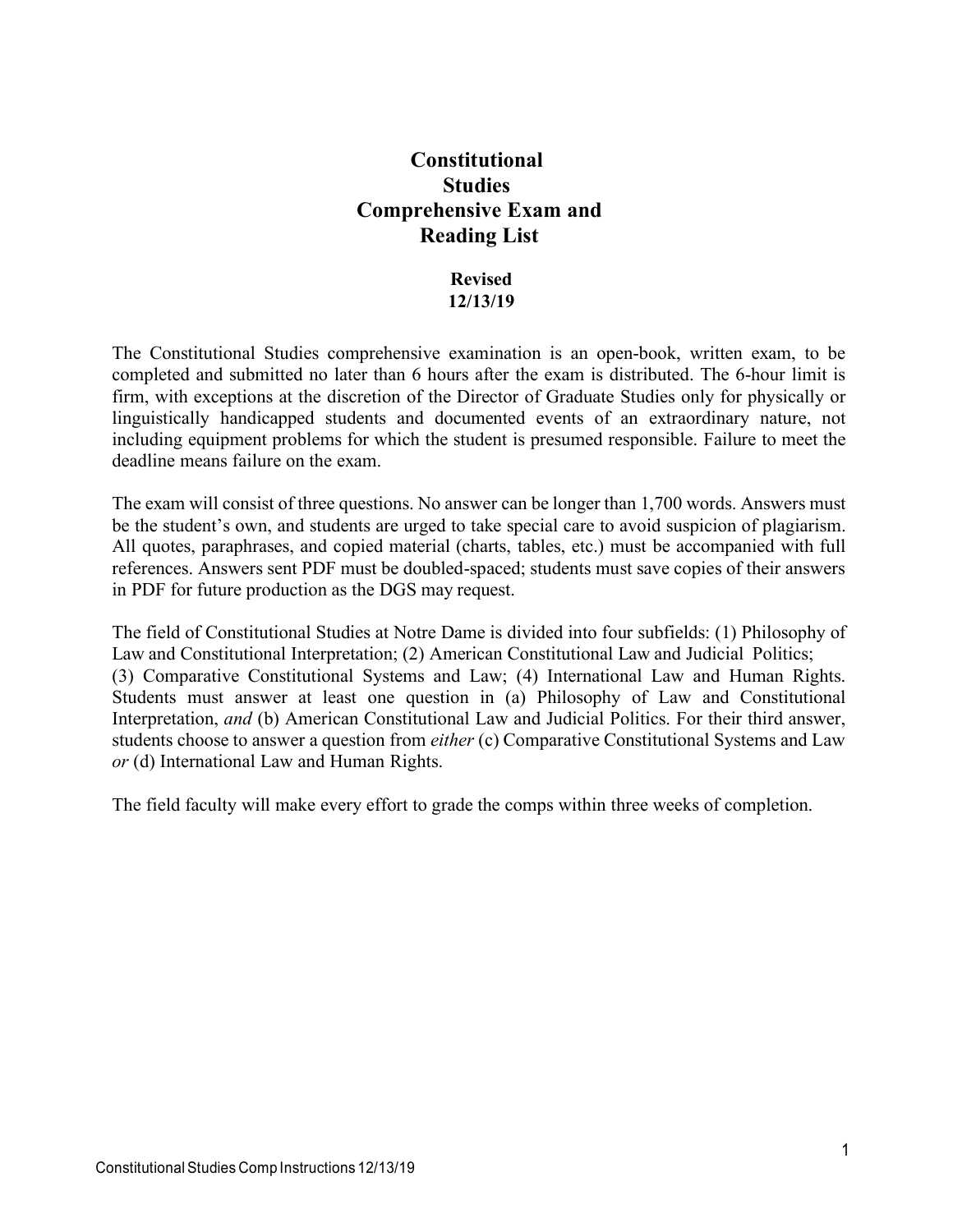## **Constitutional Studies Subfield Reading Lists**

## **(1) Philosophy of Law and Constitutional Interpretation**

Aristotle, *Nicomachean Ethics*, Book 5 Aristotle, *Politics*, Books 1, 3, 7-8 Thomas Aquinas, *Summa Theologiae*, I-II, Q. 90-108 John Austin, *The Province of Jurisprudence Determined* Publius, The Federalist Papers: 1, 6, 9, 10, 14-17, 23, 25, 37, 39-49, 51, 57, 62-63, 70-72, 78, 84 Sotirios Barber and James Fleming**,** *Constitutional Interpretation: The Basic Questions* Sotirios Barber, *Welfare and the Constitution* John Hart Ely, *Democracy and Distrust* Ronald Dworkin, *Freedom's Law: The Moral Reading of the American Constitution* H.L.A. Hart, *The Concept of Law* Michael S. Moore, "Law as a Functional Kind" "A Natural Law Theory of Interpretation" John Finnis, *Natural Law and Natural Rights*

## **(2) American Constitutional Law and Judicial Politics**

#### **A. U. S. Supreme Court Cases**

American political scientists specializing in constitutional studies are expected to know the landmark cases of American constitutional history. These cases are reprinted in the standard casebooks of American constitutional law, which students preparing for the comp should consult. As for which of these cases might appear in a given comp, students might look at recent course offerings and talk to the professors who are writing questions for the comp.

#### **B. Scholarly Treatises and Articles**

Bruce Ackerman, *We the People: Foundations*

Robert Dahl, "Decision-Making in a Democracy: The Supreme Court as a National Policy-Maker"

Walter Murphy, *Elements of Judicial Strategy*

Herbert Storing, *What the Anti-Federalists Were For*

Michael Zuckert, *The Natural Rights Republic*:

"The Political Science of James Madison,"

"Federalism and the Founding,"

"Natural Rights and Modern Constitutionalism,"

"Completing the Constitution: The Fourteenth Amendment"

Keith Whittington, "'Interpose Your Friendly Hand': Political Supports for the Exercise of Judicial Review by the United States Supreme Court"

H.W. Perry, *Deciding to Decide: Agenda Setting in the United States Supreme Court* 

Lawrence Baum, *Judges and Their Audiences: A Perspective on Judicial Behavior* 

Lee Epstein and Jack Knight, *The Choices Judges Make*

Gerald Rosenberg, *The Hollow Hope: Can Courts Bring About Social Change?*